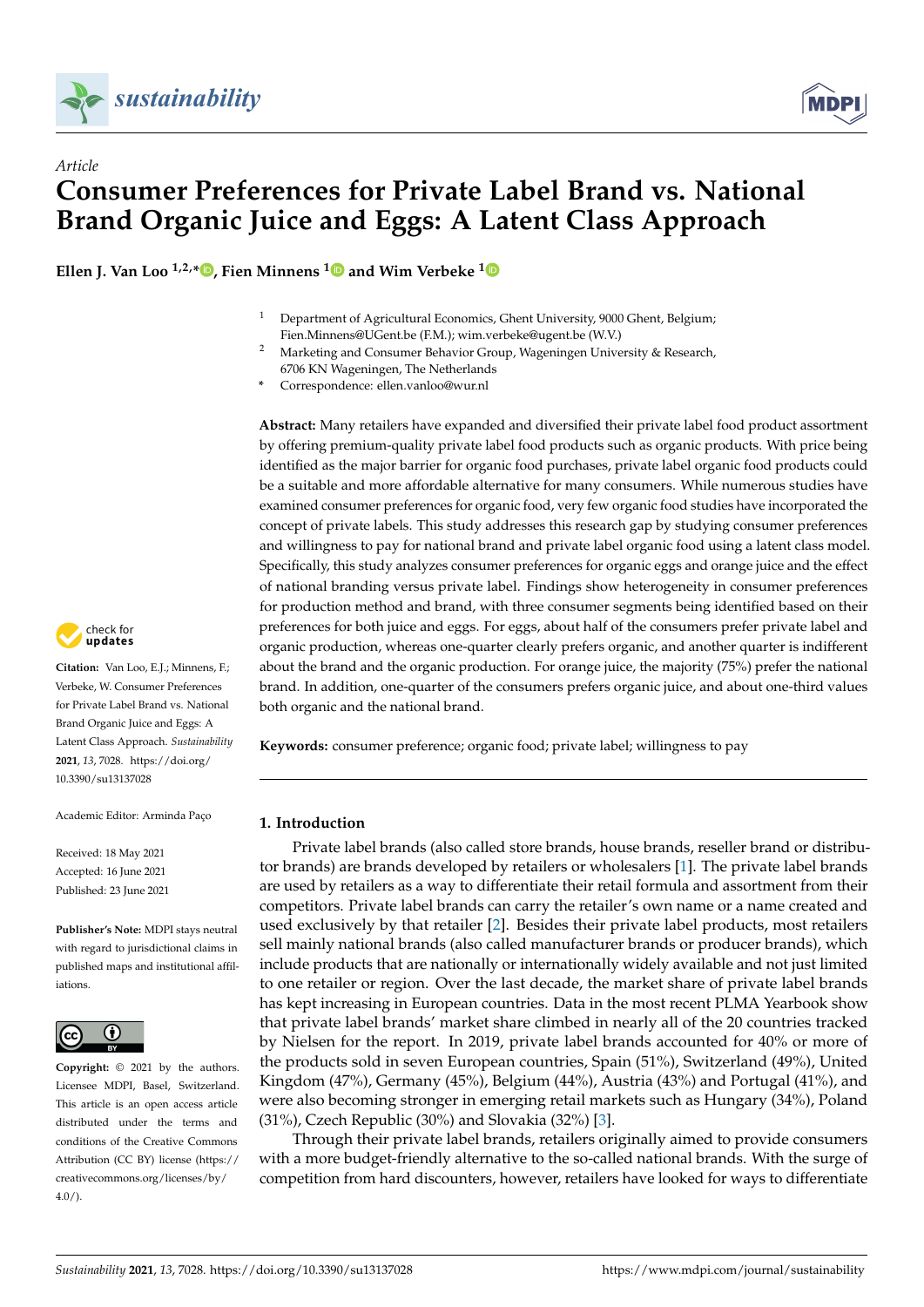themselves and increase margins. Kotler and Keller [\[1\]](#page-10-0) indicate that retailers are increasingly developing exclusive store brands and are also adding premium private label brand items (also called value-added private labels) to their private label brand assortments to differentiate themselves from competitors. Coelho do Vale et al. [\[4\]](#page-10-3) concluded that the main factor for consumers' private label loyalty is the perceived quality. While the initial positioning strategy of private label brands was based on low price, their study shows evidence that the adoption of private labels is no longer dependent on its initial pricing strategy but has shifted toward quality [\[4\]](#page-10-3).

Meanwhile, the increasing public attention for sustainability over past decades left retailers with the question on how they could meet these new societal challenges and improve their store image regarding sustainability [\[5\]](#page-10-4). While many retailers added sustainability objectives to their corporate values and took steps to make their retail space more energy friendly, reduce waste such as plastic bags and packaging and lower their carbon footprint, such measures did not take the sold goods into account [\[6\]](#page-10-5). Miller and Merrilees [\[7\]](#page-10-6) reported that consumers' perceptions of the retailers' environmental management practices influence their attitudes toward the retailers. Another way retailers started to express their sustainability identity was through their choice of premium private labels such as private label organic products. The development of an assortment of private label branded organic foods herewith exemplifies this evolution. It underscores corporate social responsibility and allows retailers to demonstrate that they take sustainability issues seriously [\[8\]](#page-10-7), while simultaneously meeting changing consumer demands, e.g., with respect to sustainable food. For example, Niclaes and Nies [\[9\]](#page-11-0) report that major retailers in Belgium—the country where the present study has been performed—carry between 200 and 500 organic references within their private label brand assortment. Their market analysis further indicates that private label organic products are, on average, 45% more expensive than the equivalent nonorganic private label brand and 5% more expensive than the equivalent nonorganic national brand. Data from the IPLC study in 2017 shows that, in Belgium, organic is the leading category within premium private label brands, and organic references account for 7.8% of the total private label references offered by retailers [\[8\]](#page-10-7).

A recent systematic review of consumer studies by Tobi et al. [\[10\]](#page-11-1) indicated the high value of food labeling schemes on environmental and social responsibility for consumers and their preference for organic labels, in particular. In markets where legislation guarantees production processes and food origin, private label products certified with quality food labels (such as organic labels) are responding to consumer demand with affordable premium products and are capturing a good part of these segments' growth. While these premium private labels might assist retailers to distinguish their product mix from competitors, they also "place national brands and private labels more directly in price and quality competition" [\[3\]](#page-10-2). Retailers also strive to enhance their image by offering high quality products and expect that these premium private label food products (such as organic) will provide them with the image of a premium retailer [\[11\]](#page-11-2). In line with this, Konuk [\[12\]](#page-11-3) reported for Turkish consumers that trustworthiness of organic private label food products is mainly determined by store image.

Numerous studies have examined organic food consumption and its determinants as a more sustainable alternative to conventional food. However, only a few organic food studies have also incorporated the concept of private label brands [\[13–](#page-11-4)[17\]](#page-11-5). The study by Bauer et al. [\[13\]](#page-11-4), who implemented an online experimental survey in Germany using cereal products as product category, revealed that the use of an organic label increased the perception of both branded and private labeled products on attributes such as healthiness, hedonism, environmental friendliness and food safety. Positive effects of organic labeling were also observed in terms of purchase intention and willingness to pay. Furthermore, this study indicated that private label products benefited more strongly from organic labeling than branded products. The study herewith underscored the strong potential of organic labeling in fostering the perceived value of private label products. Meanwhile, branded products gained relatively less from carrying an organic label. The choice experimental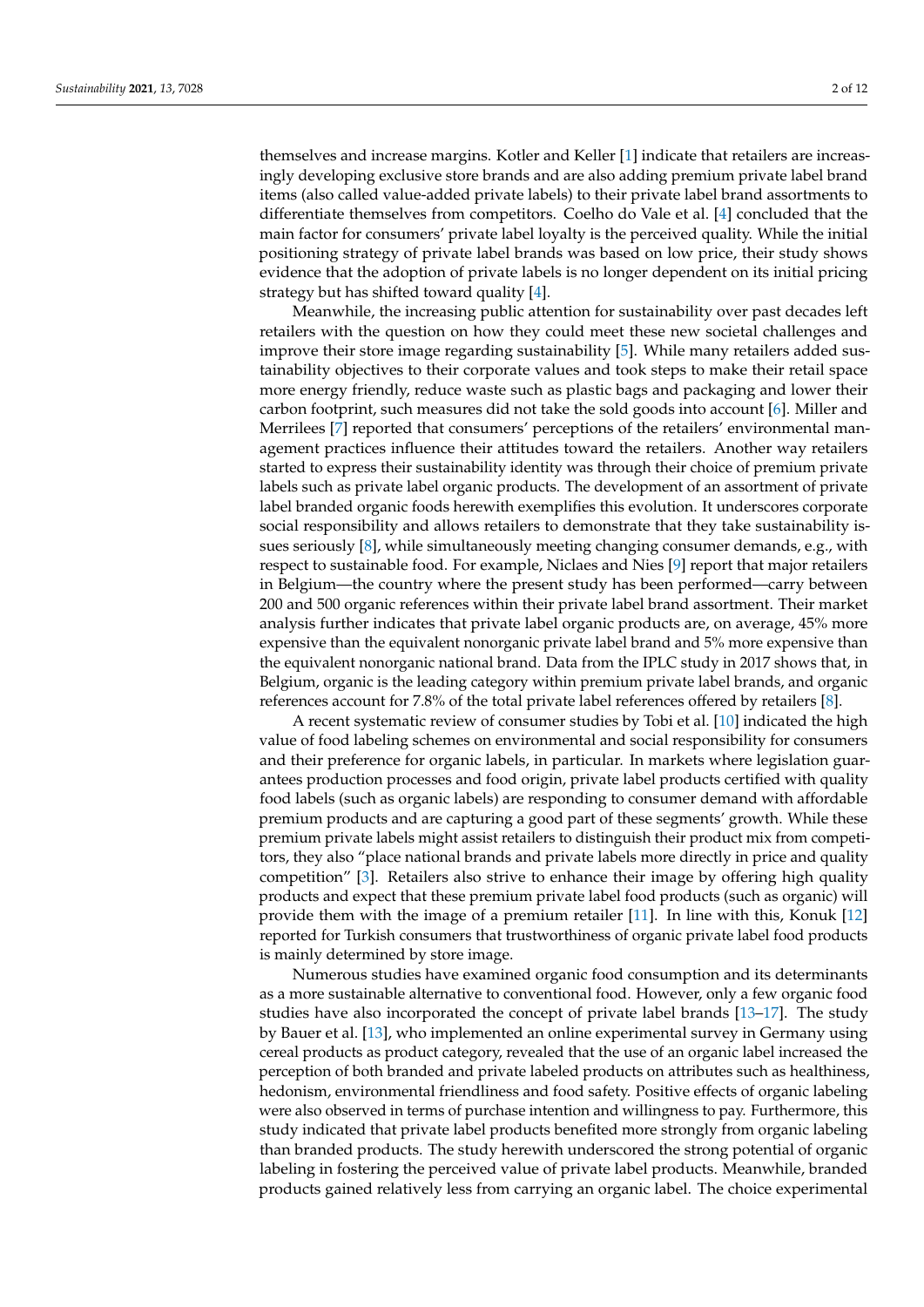study by Meas et al. [\[14\]](#page-11-6) in the USA using blackberry jam as product category indicated that national brands were, in general, more likely to be preferred and higher valued by consumers than "store brands"—the term used in this study when referring to private label products. The study also revealed that the preference for the brand attribute (national, regional or store brand) was very heterogeneous among the study sample, which supports the idea of segmentation when studying consumer preferences in this context. The analysis did not deal with interaction effects between branding and organic labeling, and, therefore, it did not reveal complementary or substitute effects between branding and organic labeling. Perrini et al. [\[15\]](#page-11-7) studied consumers' interest and trust in private label organic foods in Italy through a survey with yoghurt as the focal product category. The study revealed that consumer trust in private label organic products rises when trust in organic products, in general, and trust in the retailer's private label rises. Increased trust also triggered brand loyalty and willingness to pay a price premium. This study herewith demonstrated that private labels and organic labeling are a possible match in the sense that both attributes can simultaneously trigger favorable consumer responses. The study of Pivato et al. [\[16\]](#page-11-8) indicated that corporate social responsibility (CSR) and performance by retailers influence organic food consumers' trust toward the involved retailers; organic products, in general; and private label organic products, specifically. Increased trust also positively contributed to consumers' brand loyalty. Finally, the study by Ngobo [\[17\]](#page-11-5), which analyzed retail-level scanning data from two French cities as test markets, indicated that consumers are more likely to buy organic "store brands" (i.e., private label brands) as compared to organic national brands. Besides profiling households purchasing organic foods as higher-income, higher-level occupations, college educated and older, this study also revealed significant heterogeneity in households' responses to organic private label brands and the way in which consumers buy organic private label brands.

Some of these empirical studies recommend more research on the combination of organic labeling and brands (national and/or private label brands), eventually also covering different product categories and countries [\[13](#page-11-4)[,17\]](#page-11-5) and accounting for heterogeneity among consumers [\[14,](#page-11-6)[17\]](#page-11-5). For example, in Belgium, all major retailers are now selling organic products under their own private labels. Belgian supermarkets are the key distribution channel for organic food (44.1%), followed by specialty stores, with a share of 30.6 % [\[18\]](#page-11-9). Many consumers looking for organic food are thus facing organic food from the private label brands and have to make trade-offs with national brands. Therefore, it is relevant to account for the possible role of branding in organic food studies. To address the research gap on this emerging trend, this study evaluates the willingness to pay (WTP) for national brand versus private label organic products for two product categories (eggs and orange juice) as study cases. As compared to previous studies, the novelty of the present study is that it covers two product categories using the same research methodology (i.e., a choice experiment) and that it explicitly addresses heterogeneity among consumers through implementing latent class segmentation analysis.

## **2. Materials and Methods**

### *2.1. Data Collection*

The data were collected through a cross-sectional consumer survey in the northern, Dutch speaking part of Belgium (Flanders) (*n* = 693) in 2013. Participants were selected from a proprietary consumer panel, managed by the market research company responsible for data collection. Inclusion criteria were being aged 18 years or older and being involved in household food purchasing. All contact and questionnaire administration procedures were done electronically, and participants' anonymity was guaranteed. Members of the market research company's consumer panel were invited to participate in this study by email. The email contained a link which directed them to this study's Qualtrics survey.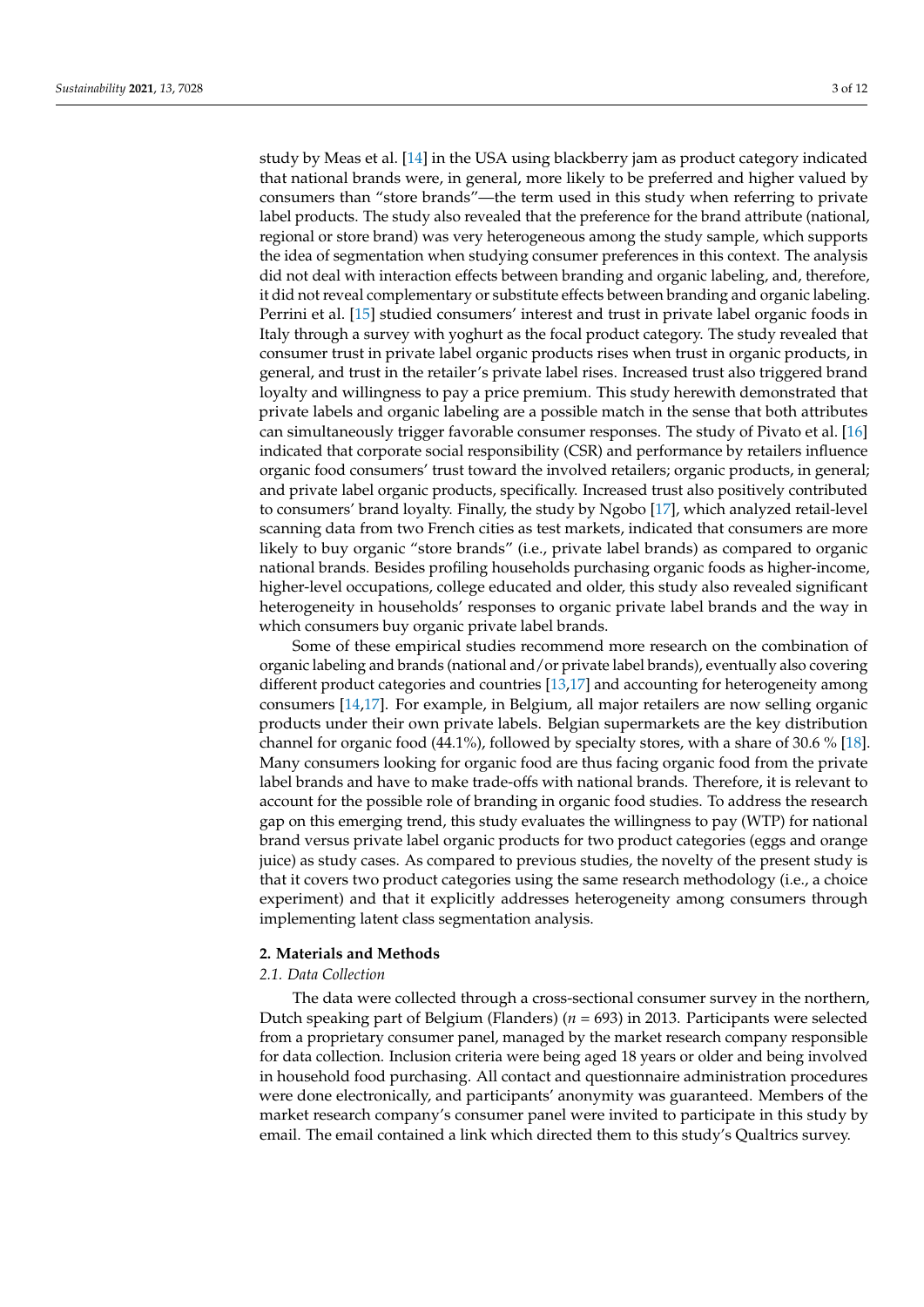#### *2.2. Questionnaire Content*

The survey instrument included choice experiment (CE) questions and questions regarding attitudes, including trust and perceived quality, toward organic food and private labels, as well as the sociodemographic characteristics of the participants. Sociodemographic characteristics included gender, age, education level, living situation and occupational status.

Attitude toward organic food was measured using 7-point semantic differential scales. Participants were presented with the statement, "Please indicate which word best describes how you feel about consuming organic food products compared to conventional food products". The bipolar adjectives were bad/good, unpleasant/pleasant and negative/positive, i.e., a commonly used scale for assessing (explicit) attitude [\[19–](#page-11-10)[22\]](#page-11-11). The score for this construct for each participant was calculated as the average across the three items (Cronbach's  $\alpha$  = 0.93). Attitude toward private label brands was measured with the 6-item construct from Burton et al. [\[23\]](#page-11-12) using a 7-point agreement scale from "totally disagree" to "totally agree". The statements included, for example, "Buying private label brands makes me feel good", and "I love it when private label brands are available for the product categories I purchase". This construct has been applied previously in the private label brand literature [\[24](#page-11-13)[–26\]](#page-11-14). The average across the six items (Cronbach's  $\alpha$  = 0.87) was used as a measure of (explicit) attitude toward private label brands. Trust in private label products was measured on a 7-point agreement scale ranging from "totally disagree" to "totally agree" using two items from Janssen and Hamm [\[27\]](#page-11-15). The statements used to measure trust were, "I trust food products from the private label of the retailer", and "I have confidence in the food products from the private label of the retailer". The average score was used as a measure for trust in private label products (Cronbach's  $\alpha$  = 0.94). In a similar vein, trust in private label organic products was measured using the average score (Cronbach's  $\alpha$  = 0.94) of the two statements, "I trust organic products from the private label of the retailer", and "I have confidence in organic products from the private label of the retailer", adapted from Janssen and Hamm [\[27\]](#page-11-15). To measure how consumers perceive the quality of private label products and private label organic products, a 3-item construct measured on a 7-point scale was adapted from Beristain et al. [\[28\]](#page-11-16). Perceived quality of private label products was the average across the three items (Cronbach's  $\alpha$  = 0.89), for example, "Private label products of the retailer are of high quality", and "Private label products of the retailer give me the result I am looking for". Perceived quality of private label organic products was the average across three items (Cronbach's  $\alpha$  = 0.88), for example, "Private label organic products from the retailer are of high quality".

#### *2.3. Choice Experiment Design*

Two CEs were conducted in the study, one for each product category (i.e., eggs and orange juice). Firstly, eggs is the food product category with the highest price difference between organic and conventional, with organic eggs being twice to 2.5 times more expensive [\[18\]](#page-11-9). Additionally, as compared to other organic foods, organic eggs have a large market share (9.9%) in Belgium. Eggs are commonly sold as 6-, 10- or 12-packs. We chose a 10-pack for eggs, as in this case study, participants could easily convert the package price to the unit price for one egg in case they would prefer to reason in those terms. Secondly, we incorporated orange juice, as this product category, in contrast to eggs, has strong national brands. Major retailers in Belgium sell both eggs and orange juice with their private label, and this also includes organic product versions in both categories. For juice, we chose 1L as unit of reference, as this is the most common package in Belgium. Its price also reflects the unit price per liter, and, therefore, there is no need to list two prices, i.e., a unit price and price per liter.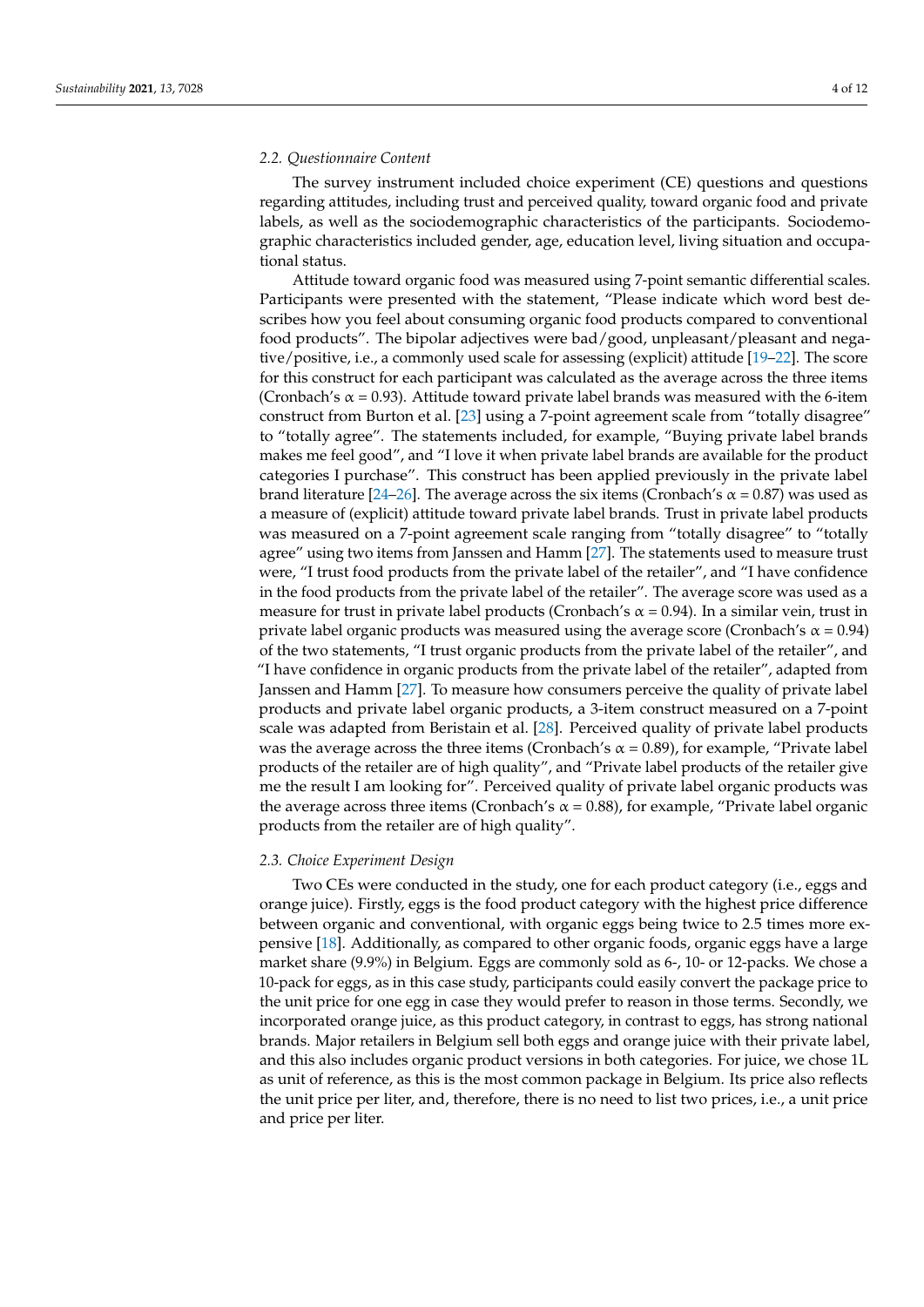We opted to use a CE, since this allows for estimating the value of multiple attributes simultaneously and, as compared to other valuation methods, is very similar to real purchasing decisions. While other valuation methods may ask to rate a product or to report the WTP, a CE asks participants to make a product choice among the product alternatives presented to them, which are described with various product attributes. Making product choices rather than product rating or reporting WTP makes CE similar to what consumers do in a real shopping scenario.

Therefore, CEs have been a popular technique used in consumer valuation studies. All the choice sets included two unlabeled alternatives consisting of product profiles with different levels of the attributes and the no-buy option. The attributes included were brand, organic label and price (Table [1\)](#page-4-0). The levels of the price attribute were chosen based on the actual prices of eggs and orange juice gathered during a store check in Belgian food stores.

| <b>Attributes</b> | <b>Levels Considered</b>   |                            |  |  |  |
|-------------------|----------------------------|----------------------------|--|--|--|
| Brand             |                            | $0 =$ private label brand  |  |  |  |
|                   |                            | $1$ = national brand       |  |  |  |
|                   | $0 = not present$          |                            |  |  |  |
| EU Organic label  | $1 = present$              |                            |  |  |  |
|                   | Eggs $(10$ -pack $)$       | Juice $(1 L)$              |  |  |  |
| Price             | €1.20, €2.20, €3.20, €4.20 | €1.25, €2.50, €3.75, €5.00 |  |  |  |
|                   |                            |                            |  |  |  |

<span id="page-4-0"></span>**Table 1.** Attributes and levels for the two-choice experiment.

The CE design followed the procedures suggested by Street and Burgess in 2007 [\[29\]](#page-11-17) and started with a full factorial design of 16 profiles. After applying the design generators, a practical set of 16 pairs were obtained with a D-efficiency of 94%. The 16 choice sets were then divided into two blocks of eight. An example of a choice set is shown in Figure [1.](#page-4-1) Note that, in some cases, conventional eggs from a national brand may be more expensive than organic eggs of the same size/weight from a private label brand, as is shown in the choice set in Figure [1.](#page-4-1) The participants were randomly assigned to one of these two blocks for the CE on eggs and on juice. Due to the hypothetical nature of our CE, a cheap talk script was included to potentially reduce hypothetical bias by explaining the importance of reacting as realistically as possible [\[30](#page-11-18)[–32\]](#page-11-19). Before answering the questions, participants were provided with information about the two attributes, organic and the brand. Both the meaning of the EU organic label and the information about the different types of brands (private labels and national brands) were given.

<span id="page-4-1"></span>

|                         | Alternative A       | Alternative B  | Alternative C |
|-------------------------|---------------------|----------------|---------------|
| <b>Brand</b>            | Private label brand | National brand |               |
| <b>EU Organic label</b> | EU organic label    | None           | None of these |
| Price                   | €2.20               | €3.20          |               |
| I choose                | $\circ$             | O              | O             |

**Figure 1.** An example choice set for eggs (10-pack).

# *2.4. Model Specification*

CEs are based on the Lancasterian consumer theory [\[33\]](#page-11-20), which assumes that utility of a good can be segregated in utilities of different attributes of a product and proposes that consumers make choices based on preferences for the attributes of these goods. Choice modeling assumes that study participants choose the alternative from each choice set to maximize their utility subject to their budget constraints. In accordance with random utility theory [\[34\]](#page-11-21), the utility of individual n choosing alternative j in choice situation t can be represented as: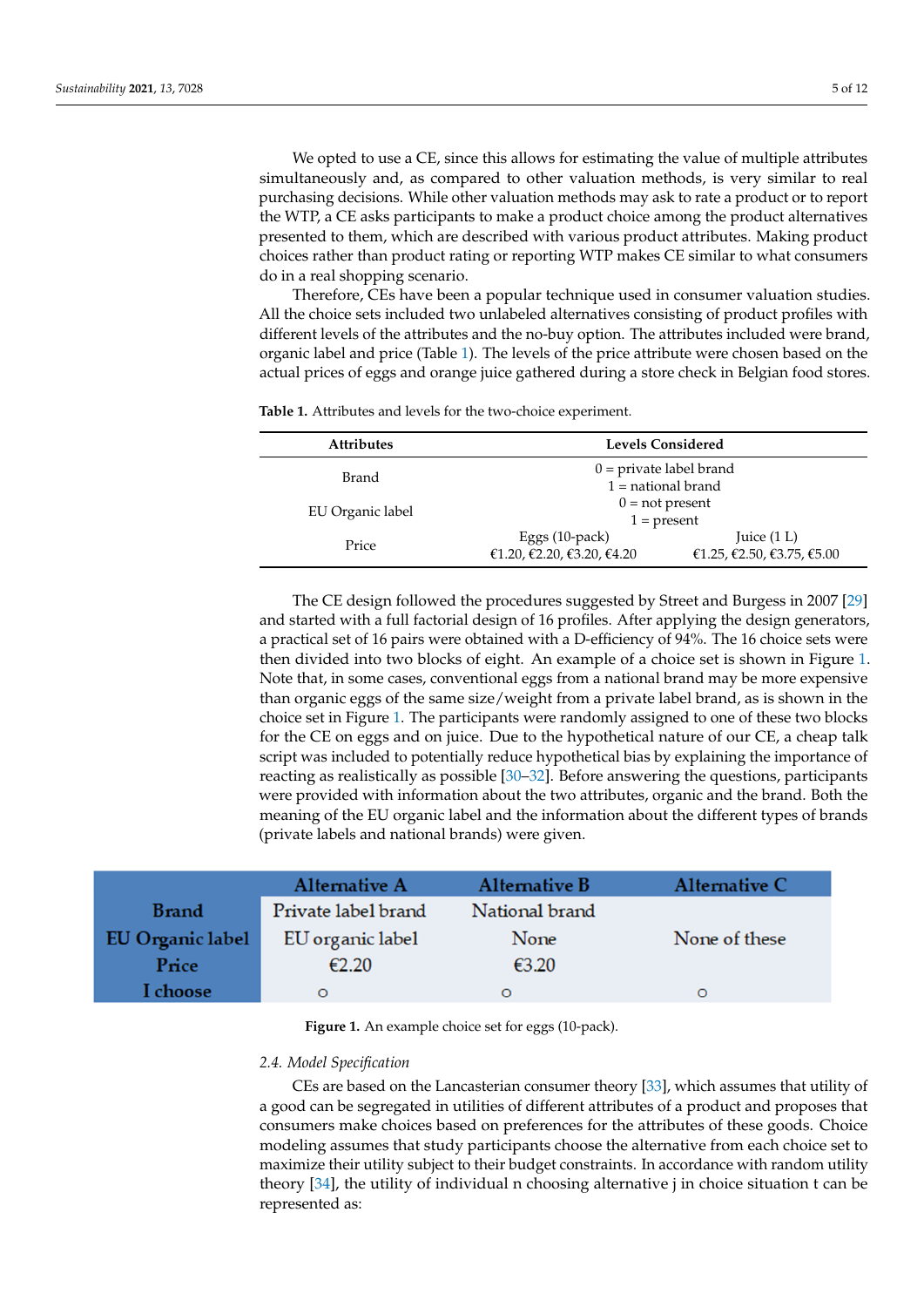$$
U_{njt} = \beta_n x_{njt} + \varepsilon_{njt}
$$
 (1)

where  $x_{n,i}$  is a vector of observed variables relating to alternative j and individual n;  $\beta_n$  is a vector of structural taste parameters, which characterize choices; and  $\varepsilon_{\text{nit}}$  is the unobserved error term, which is assumed to be independent of  $\beta$  and x.

Rather than using conditional logit models, which assume homogeneous taste preferences, we used a latent class (LC) approach that accounts for heterogeneity in consumers' taste preferences, i.e., allowing for different consumer segments to be present and identified. Each segment is characterized by class-specific utility parameters. The LC model assumes that consumer preferences within each segment are homogeneous and that these preferences vary between segments. This modeling approach gives a better understanding of the preferences for various market segments and allows the anticipation of varying valuation patterns, possibly leading to a differentiated marketing strategy based on the segments identified [\[35\]](#page-11-22). In the LC model, two sets of variables require specification: the variables entering the utility function and the variables explaining the class membership.

The utility of individual n choosing alternative j in choice situation t, given that individual n is in class c, can be represented as:

$$
U_{\text{njt} + c} = \beta_c x_{\text{njt}} + \varepsilon_{\text{njt}} \tag{2}
$$

where  $\beta_c$  is the parameter vector of class c associated with the explanatory variables  $x_{njt}$ and  $\varepsilon$ <sub>nit</sub> is the unobserved error term.

$$
U_{njt|c} = \beta_0 No_B u y_{njt} + \beta_1 Price_{njt} + \beta_2 Organic_{njt} + \beta_3 Brand_{njt} + \beta_4 Organic_{njt} * Brand_{njt} + \epsilon_{njt}
$$
(3)

In the utility specification, the attributes Brand and Organic are dummy coded; Brand takes the value 1 if national brand and 0 if private label brand is present; Organic takes the value 1 if the organic label is present and 0 otherwise. The utility specification also includes the interaction between the dummy variables Brand and Organic. The Price variable is considered a linear effect variable and takes the price of one package of 10 large eggs or the price of 1 L of cardboard packed (tetra-packed) pasteurized orange juice. No\_Buy is a dummy variable taking the value 1 when the no-buy option is chosen and 0 when either product profile A or B is selected.  $\beta_0$  is the alternative-specific constant representing the no-buy option.

In a LC model, in addition to the specification of the utility function, a specification for the class membership function is defined. Both attitude toward organic food and attitude toward private label brands were included as variables explaining the segment membership. The WTP is calculated as the negative ratio of the parameter (coefficient estimate) of the attribute to the parameter of price (For example, the segment Eggs\_1 is willing to pay a  $\epsilon$ 0.22 premium (=1.01/4.68) for a package of 10 organic eggs, as calculated using the coefficient estimates).

The LC approach allows us to profile the segments by assigning each participant to a segment based on the highest probability of belonging to a segment. Differences between segments and associations between segment membership and sociodemographic variables are analyzed using independent samples Kruskal–Wallis tests in case of ratio scaled variables (e.g., age, trust in private label products) and chi-square association tests in case of categorical variables (e.g., education and occupational status). Wilcoxon signed-rank tests were performed for pairwise comparison of variables.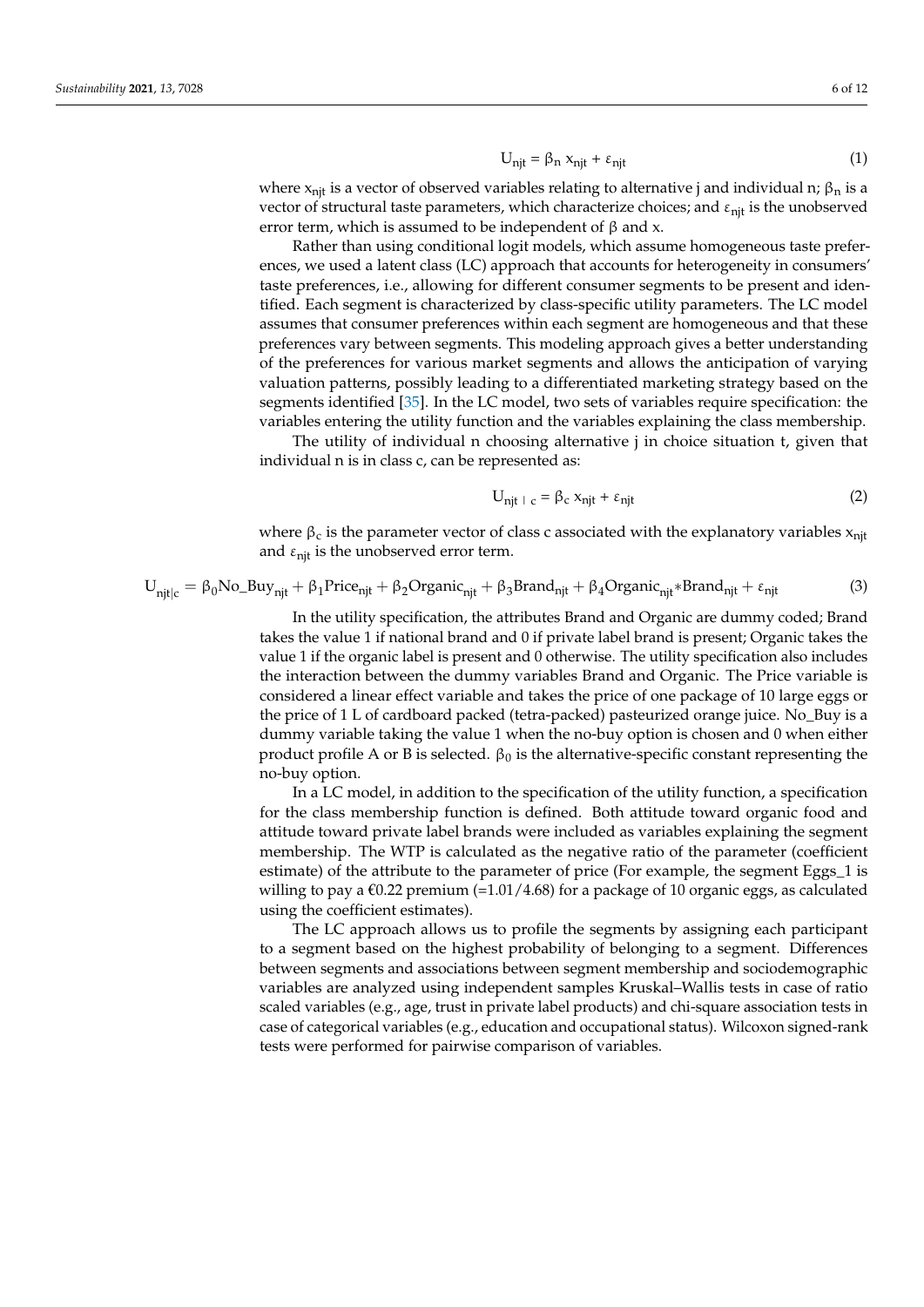# **3. Results and Discussion**

A total of 693 consumers completed the survey and the sociodemographic analysis is shown in Table [2.](#page-6-0) A majority of the sample were women (65%). The age of the participants is well distributed over different age groups, and 77% have higher education degrees. The majority (61%) are cohabiting without children under 15 years.

| Table 2. Characteristics of the sample and of the different segments for eggs and juices ( $n = 693$ ). |  |  |  |
|---------------------------------------------------------------------------------------------------------|--|--|--|
|---------------------------------------------------------------------------------------------------------|--|--|--|

<span id="page-6-0"></span>

| <b>Latent Classes Eggs</b><br>Total |                                                     |                | Latent Classes Juice          |                               |                                |            |                               |                               |                               |         |
|-------------------------------------|-----------------------------------------------------|----------------|-------------------------------|-------------------------------|--------------------------------|------------|-------------------------------|-------------------------------|-------------------------------|---------|
| Variable                            | Levels                                              | Sample         | Eggs_1                        | Eggs_2                        | Eggs_3                         | $p$ -Value | Juice_1                       | Juice_2                       | Juice_3                       | p-Value |
|                                     | Gender (%)                                          |                |                               |                               |                                |            |                               |                               |                               |         |
|                                     | Male                                                | 34.8           | 33.4                          | 33.5                          | 39.1                           | 0.416      | 33.9                          | 36.8                          | 34.1                          | 0.770   |
|                                     | Female                                              | 65.2           | 66.6                          | 66.5                          | 60.9                           |            | 66.1                          | 63.2                          | 65.9                          |         |
| Age<br>(years)                      | Mean (S.D.)                                         | 41.8<br>(14.6) | 38.8<br>$(14.3)$ <sup>a</sup> | 44.7<br>$(13.0)$ <sup>b</sup> | 45.93<br>$(15.4)$ <sup>b</sup> | < 0.001    | 38.4<br>$(14.1)$ <sup>c</sup> | 44.2<br>$(13.6)$ <sup>d</sup> | 45.5<br>$(14.4)$ <sup>d</sup> | < 0.001 |
|                                     | Age $(\%)$                                          |                |                               |                               |                                |            |                               |                               |                               |         |
|                                     | $30$                                                | 27.6           | 35.4                          | 16.5                          | 21.7                           | < 0.001    | 36.1                          | 18.9                          | 22.0                          | < 0.001 |
|                                     | $30 - 39$                                           | 17.9           | 19.3                          | 21.8                          | 10.6                           |            | 18.8                          | 19.4                          | 14.5                          |         |
|                                     | $40 - 49$                                           | 20.8           | 19.1                          | 24.7                          | 20.5                           |            | 21.6                          | 21.9                          | 17.9                          |         |
|                                     | $50 - 59$<br>$>60$                                  | 20.5<br>13.3   | 16.3<br>9.9                   | 24.1<br>12.9                  | 26.1<br>21.1                   |            | 13.5<br>10.0                  | 26.9<br>12.9                  | 26.0<br>19.7                  |         |
|                                     |                                                     |                |                               |                               |                                |            |                               |                               |                               |         |
|                                     | Education (%)<br>Secondary education or             |                |                               |                               |                                |            |                               |                               |                               |         |
|                                     | lower (6-12 years                                   | 23.4           | 25.1                          | 13.5                          | 29.8                           | < 0.001    | 24.5                          | 21.4                          | 23.7                          | 0.091   |
|                                     | of schooling)                                       |                |                               |                               |                                |            |                               |                               |                               |         |
|                                     | University college (Bsc)                            | 47.8           | 47.8                          | 40.6                          | 55.3                           |            | 47.3                          | 43.3                          | 53.8                          |         |
|                                     | University degree (Msc)                             | 28.9           | 27.1                          | 45.9                          | 14.9                           |            | 28.2                          | 35.3                          | 22.5                          |         |
|                                     | Occupational status (%)                             |                |                               |                               |                                |            |                               |                               |                               |         |
|                                     | Working full-time                                   | 55.1           | 55.5                          | 55.3                          | 54.0                           | 0.001      | 58.9                          | 54.2                          | 49.1                          | < 0.001 |
|                                     | Working part-time                                   | 11.1           | 10.5                          | 15.9                          | 7.5                            |            | 8.8                           | 15.4                          | 10.4                          |         |
|                                     | Retired                                             | 10.8           | 8.3                           | 11.2                          | 16.1                           |            | 6.9                           | 10.9                          | 17.9                          |         |
|                                     | Student                                             | 13.9           | 18.5                          | 7.6                           | 9.9                            |            | 18.5                          | 9.0                           | 11.0                          |         |
|                                     | Unemployed                                          | 9.1            | 7.2                           | 10.0                          | 12.4                           |            | 6.9                           | 10.4                          | 11.6                          |         |
|                                     | Living situation (%)                                |                |                               |                               |                                |            |                               |                               |                               |         |
|                                     | Living alone                                        | 13.6           | 11.6                          | 12.4                          | 19.3                           | 0.159      | 13.2                          | 10.9                          | 17.3                          | 0.080   |
|                                     | Cohabiting, no children<br>$(<15$ years)            | 61.2           | 61.6                          | 61.8                          | 59.6                           |            | 59.6                          | 60.7                          | 64.7                          |         |
|                                     | Cohabiting, with children<br>(<15 years)            | 25.3           | 26.8                          | 25.9                          | 21.1                           |            | 27.3                          | 28.4                          | 17.9                          |         |
|                                     | Attitude toward organic products                    |                |                               |                               |                                |            |                               |                               |                               |         |
|                                     |                                                     | 4.98           | 4.59                          | 5.99                          | 4.79                           |            | 4.67                          | 5.64                          | 4.79                          | < 0.001 |
|                                     | Mean (S.D.) on 7-point scale                        | (1.27)         | $(1.10)$ <sup>a</sup>         | $(0.99)$ <sup>b</sup>         | $(1.34)$ <sup>a</sup>          | < 0.001    | $(1.10)$ <sup>c</sup>         | $(1.24)$ <sup>d</sup>         | $(1.33)$ <sup>c</sup>         |         |
|                                     | Attitude toward private label products              | 4.52           | 4.73                          | 4.09                          |                                |            |                               | 4.01                          |                               |         |
|                                     | Mean (S.D.) on 7-point scale                        | (1.13)         | $(1.03)$ <sup>a</sup>         | $(1.19)^{b}$                  | 4.53<br>$(1.13)$ <sup>a</sup>  | < 0.001    | 4.81<br>$(0.94)$ <sup>c</sup> | $(1.18)$ <sup>d</sup>         | 4.59<br>$(1.18)$ <sup>c</sup> | < 0.001 |
|                                     | Trust in private label products                     |                |                               |                               |                                |            |                               |                               |                               |         |
|                                     | Mean (S.D.) on 7-point scale                        | 5.41<br>(1.21) | 5.49<br>(1.16)                | 5.24<br>(1.27)                | 5.42<br>(1.23)                 | 0.073      | 5.59<br>$(1.09)$ <sup>c</sup> | 5.08<br>$(1.30)$ <sup>d</sup> | 5.49<br>$(1.23)$ <sup>c</sup> | < 0.001 |
|                                     | Trust in private label organic products             |                |                               |                               |                                |            |                               |                               |                               |         |
|                                     | Mean (S.D.) on 7-point scale                        | 5.02<br>(1.19) | 4.85<br>$(1.10)$ <sup>a</sup> | 5.52<br>$(1.09)$ <sup>b</sup> | 4.87<br>$(1.34)$ <sup>a</sup>  | < 0.001    | 4.93<br>$(1.12)$ <sup>c</sup> | 5.33<br>$(1.15)$ <sup>d</sup> | 4.82<br>$(1.30)$ <sup>c</sup> | < 0.001 |
|                                     | Perceived quality private label products            |                |                               |                               |                                |            |                               |                               |                               |         |
|                                     | Mean (S.D.) on 7-point scale                        | 5.09<br>(1.19) | 5.23<br>$(1.15)$ <sup>a</sup> | 4.84<br>$(1.23)$ <sup>b</sup> | 5.07<br>(1.22)<br>a,b          | 0.001      | 5.31<br>$(1.11)$ <sup>c</sup> | 4.72<br>$(1.21)$ <sup>d</sup> | 5.13<br>$(1.22)$ <sup>c</sup> | < 0.001 |
|                                     | Perceived quality private label organic<br>products |                |                               |                               |                                |            |                               |                               |                               |         |
|                                     | Mean (S.D.) on 7-point scale                        | 4.74<br>(1.09) | 4.55<br>$(0.98)$ <sup>a</sup> | 5.32<br>$(1.03)$ <sup>b</sup> | 4.58<br>$(1.20)$ <sup>a</sup>  | < 0.001    | 4.69<br>$(1.01)$ <sup>c</sup> | 5.03<br>$(1.10)^{d}$          | 4.51<br>$(1.17)$ <sup>c</sup> | < 0.001 |

Note: Superscripts a,b indicate significant differences across the consumer segments of eggs at the 0.05 level. Superscripts c,d indicate significant differences across the consumer segments of juice at the 0.05 level.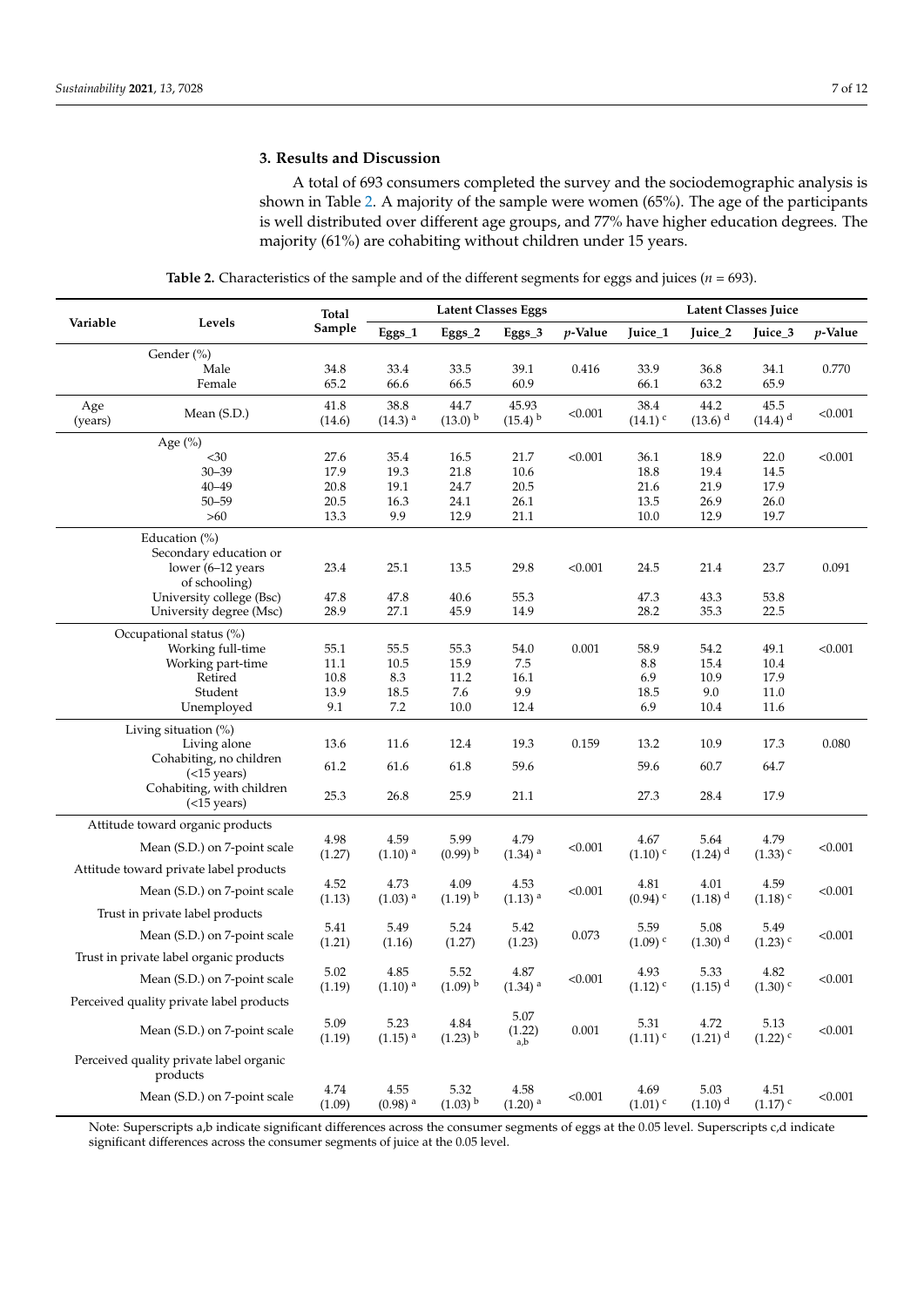Both the attitude toward organic products (mean = 4.98; S.D. = 1.27 on 7-point scale) and the attitude toward private label products (mean = 4.52; S.D. = 1.13 on 7-point scale) were favorable on average. Both attitude scores were very weakly and negatively correlated (Pearson r = −0.09; *p* = 0.013). Trust in private label brands (mean= 5.41; S.D. = 1.21 on 7-point scale) and the perceived quality of private label brands (mean= 5.09; S.D. = 1.19 on 7-point scale) were high among participants. However, participants reported lower trust in private label organic products (mean= 5.02; S.D. = 1.19 on 7-point scale) compared to trust in private label products ( $p < 0.001$ ). Furthermore, participants perceived the quality of private label organic products (mean = 4.74; S.D. = 1.09 on 7-point scale) to be lower compared to the perceived quality of private label brands  $(p < 0.001)$ . These results suggest that retailers might not have fully achieved their objective to create a premium image through private label organic products. However, there are some differences among the identified consumer segments, which are described later on. Price is identified as a barrier for organic food purchases, with 73% of participants agreeing that organic food is too expensive and 70% agreeing that they would buy more organic food if it was less expensive.

LC models with a different number of classes were estimated using the utility specification as well as the attitudes toward organic food and toward private label brands as explanatory variables for the class membership. Interaction between brand and organic was not significant and, therefore, no longer included in the final model. This specification was used to estimate models with two to five latent classes. Based on the model fits and their interpretation, the three-segment solution was selected. The outcomes of the one-segment model are also shown for comparison.

In the one-segment model (MNL model) for eggs (Table [3\)](#page-7-0) and juice (Table [4\)](#page-8-0), the coefficient of the no-buy option was negative and statistically significant, suggesting that consumers increase their utility more when choosing one of the presented products (options A and B) than when choosing the no-buy option. The price coefficient is negative and statistically significant, indicating that consumer utility decreases with increasing price. Both for eggs and juice, the coefficient for organic is positive, indicating an increased utility when the eggs or juice are certified organic. However, differences exist in terms of brand preferences for eggs and juice. While, for juice, the utility increases when a national brand is present compared to a private label brand, this is not the case for eggs, where the coefficient for brand is not statistically significant. This might reflect the strong presence of national brands for juice, while national brands for eggs are far less known.

<span id="page-7-0"></span>

|                                                |                            | <b>Latent Classes</b>        |                              |                              |  |
|------------------------------------------------|----------------------------|------------------------------|------------------------------|------------------------------|--|
| Variable                                       | <b>One-Segment Model</b>   | Segment Eggs_1<br>$(52.0\%)$ | Segment Eggs_2<br>$(24.5\%)$ | Segment Eggs_3<br>$(23.5\%)$ |  |
|                                                | Utility function estimates |                              |                              |                              |  |
| National Brand                                 | $-0.06$                    | $-0.82**$                    | 0.05                         | $-0.13$                      |  |
| Organic                                        | $0.69***$                  | $1.01***$                    | $3.13***$                    | $-0.16$                      |  |
| Price                                          | $-1.04$ ***                | $-4.68$ ***                  | $-0.89$ ***                  | $-0.76$ ***                  |  |
| No-buy                                         | $-3.49$ ***                | $-17.79$ ***                 | $-2.30$ ***                  | $-1.28$ ***                  |  |
| Class probability $(\%)$                       |                            | 52.0                         | 24.5                         | 23.5                         |  |
|                                                | Class membership estimates |                              |                              |                              |  |
| Constant                                       |                            | 0.73                         | $-3.59$ ***                  |                              |  |
| Attitude toward organic <sup>1</sup>           |                            | $-0.16$                      | $0.95***$                    |                              |  |
| Attitude toward private label brand $^{\rm 1}$ |                            | $0.18*$                      | $-0.35$ ***                  |                              |  |

**Table 3.** Coefficient estimates for one-segment and three-segment latent class models for eggs (*n* = 693).

Note: \*, \*\* and \*\*\* indicate values statistically significant at 10%, 5% and 1% level, respectively. <sup>1</sup> As the segment membership coefficients for segment Eggs\_3 were normalized to zero, the segment coefficients for segment Eggs\_1 and Eggs\_2 must thus be interpreted relative to Eggs\_3.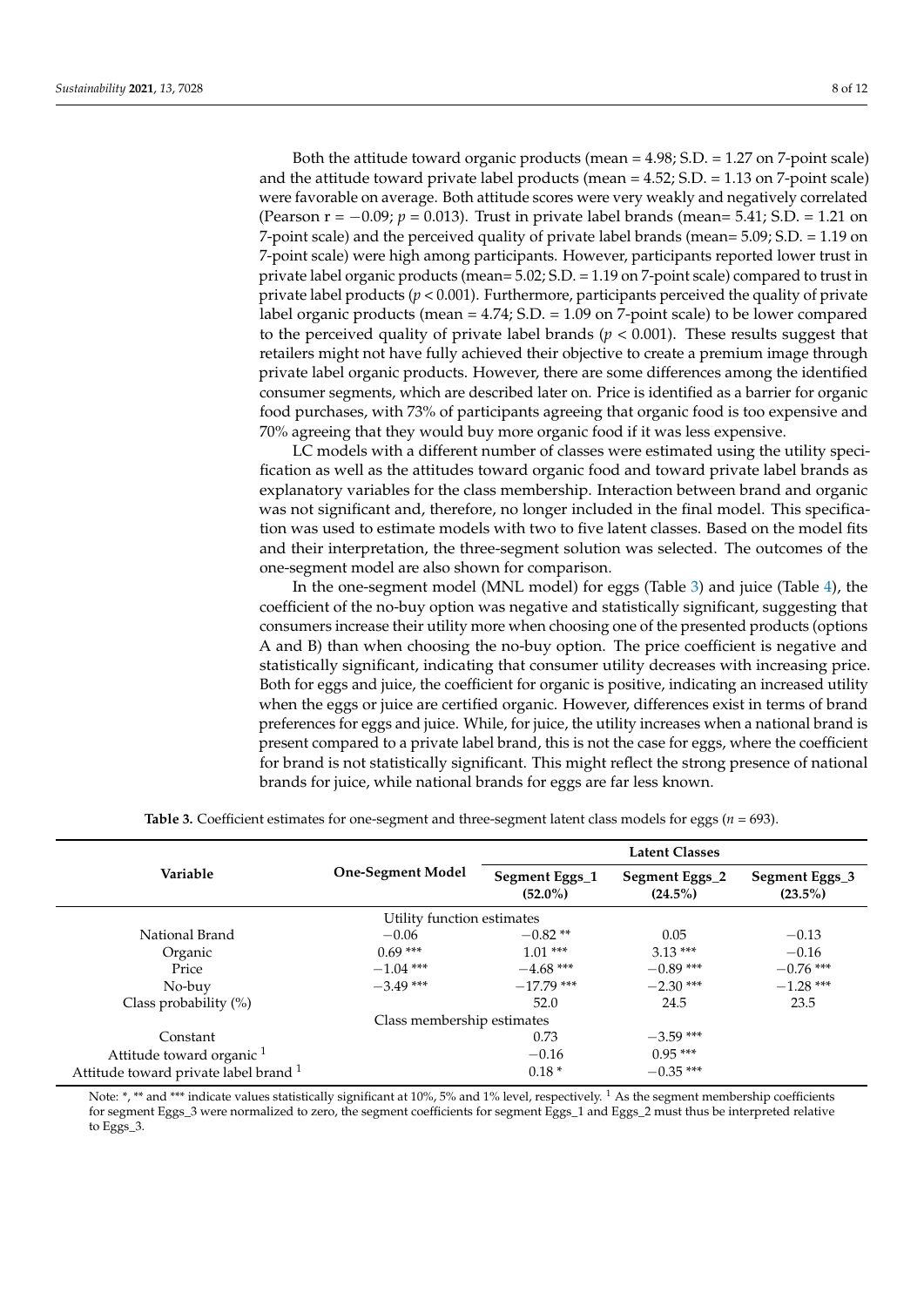<span id="page-8-0"></span>

|                                                  |                            | <b>Latent Classes</b>         |                               |                               |  |
|--------------------------------------------------|----------------------------|-------------------------------|-------------------------------|-------------------------------|--|
| Variable                                         | <b>One-Segment Model</b>   | Segment Juice_1<br>$(45.4\%)$ | Segment Juice_2<br>$(29.8\%)$ | Segment Juice_3<br>$(24.7\%)$ |  |
|                                                  | Utility function estimates |                               |                               |                               |  |
| National Brand                                   | $0.29***$                  | 0.61                          | $0.68***$                     | 0.07                          |  |
| Organic                                          | $0.45***$                  | $-0.13$                       | $1.07***$                     | $0.23**$                      |  |
| Price                                            | $-0.77$ ***                | $-2.90$ ***                   | $-0.31$ ***                   | $-1.29$ ***                   |  |
| No-buy                                           | $-2.60$ ***                | $-13.81$ ***                  | $-1.28$ ***                   | $-1.63$ ***                   |  |
| Class probability $(\%)$                         |                            | 45.4                          | 29.8                          | 24.7                          |  |
|                                                  | Class membership estimates |                               |                               |                               |  |
| Constant                                         |                            | 0.04                          | $-0.97$                       |                               |  |
| Attitude toward organic <sup>1</sup>             |                            | $-0.09$                       | $0.57***$                     |                               |  |
| Attitude toward private label brand <sup>1</sup> |                            | $0.21$ **                     | $-0.42$ ***                   |                               |  |

**Table 4.** Coefficient estimates for one-segment and three-segment latent class models for orange juice (*n* = 693).

Note: \*, \*\* and \*\*\* indicate values statistically significant at 10%, 5% and 1% level, respectively. <sup>1</sup> As the segment membership coefficients for segment Juice\_3 were normalized to zero, the segment coefficients for segments Juice\_1 and Juice\_2 must thus be interpreted relative to Juice\_3.

> The LC model for eggs (Table [3\)](#page-7-0) results in three segments with class probabilities of 52.0%, 24.5% and 23.5%. The segment membership function coefficients for Eggs\_1 show that the probability of belonging to this segment is positively associated with attitude toward private label brands. The coefficient estimate for brand is negative and statistically significant, indicating that the utility for eggs with a national brand is lower than for eggs with the private label brand. Eggs\_1 is, on average, willing to pay  $\epsilon$ 0.17 more for a package (10 eggs) of private labeled eggs as compared to eggs with a national brand (Table [5\)](#page-8-1). The presence of an organic label increases the utility for this group. However, due to their high price sensitivity, their WTP premium for organic eggs is only  $\epsilon$ 0.22 (Table [5\)](#page-8-1). Eggs\_1 is significantly younger of age (mean  $= 38.8$ ; S.D.  $= 0.80$ ). Eggs 2 has a significantly less favorable attitude toward private label brands than segment 3 and a more positive attitude toward organic food (Tables [2](#page-6-0) and [3\)](#page-7-0). This is also reflected in the utility parameters for Eggs\_2, which are not significant for brand but significant and positive for the organic label. Eggs\_2 is associated with more middle-aged consumers and those having a university degree (Table [2\)](#page-6-0). Eggs\_2 is less price sensitive than Eggs\_1 and is willing to pay  $\epsilon$ 3.53 extra for (a package of 10) organic eggs. Eggs\_2 also scores lower on perceived quality of private label brands (mean = 4.84; S.D. = 1.23 on 7-point scale). However, they perceive the quality of private label organic products higher (mean = 5.32; S.D. = 1.03 on 7-point scale) than the other segments. This might suggest that, for Eggs\_2, retailers have accomplished creating a premium image of private label organic products. For Eggs\_3, only price is a significant attribute. Eggs\_3 is associated with older age, lower education and more retired and more unemployed consumers (Table [2\)](#page-6-0). For all of the three segments, the presence of a national brand for eggs does not result in a higher utility compared to a private label brand. Eggs\_1 (52%) even prefers eggs with the private label brand over eggs from the national brand. Organic eggs are valued by three-quarters of the consumers, but only one-quarter of the study participants is willing to pay at least the current market price.

<span id="page-8-1"></span>**Table 5.** Mean (st. error) willingness to pay (WTP) for eggs across latent classes ( $n = 693$ ).

|                | <b>Latent Classes</b> |                   |                   |  |
|----------------|-----------------------|-------------------|-------------------|--|
|                | Segment               | Segment           | Segment           |  |
|                | Eggs_1 $(52%)$        | Eggs_2 $(24.5\%)$ | Eggs_3 $(23.5\%)$ |  |
| National Brand | $-0.17$ ** (0.07)     | 0.06(0.15)        | $-0.17(0.16)$     |  |
| Organic        | $0.22$ *** $(0.05)$   | $3.53$ *** (0.23) | $-0.21(0.24)$     |  |

Note: \*, \*\* and \*\*\* indicate WTP values statistically significant at 10%, 5% and 1% level, respectively.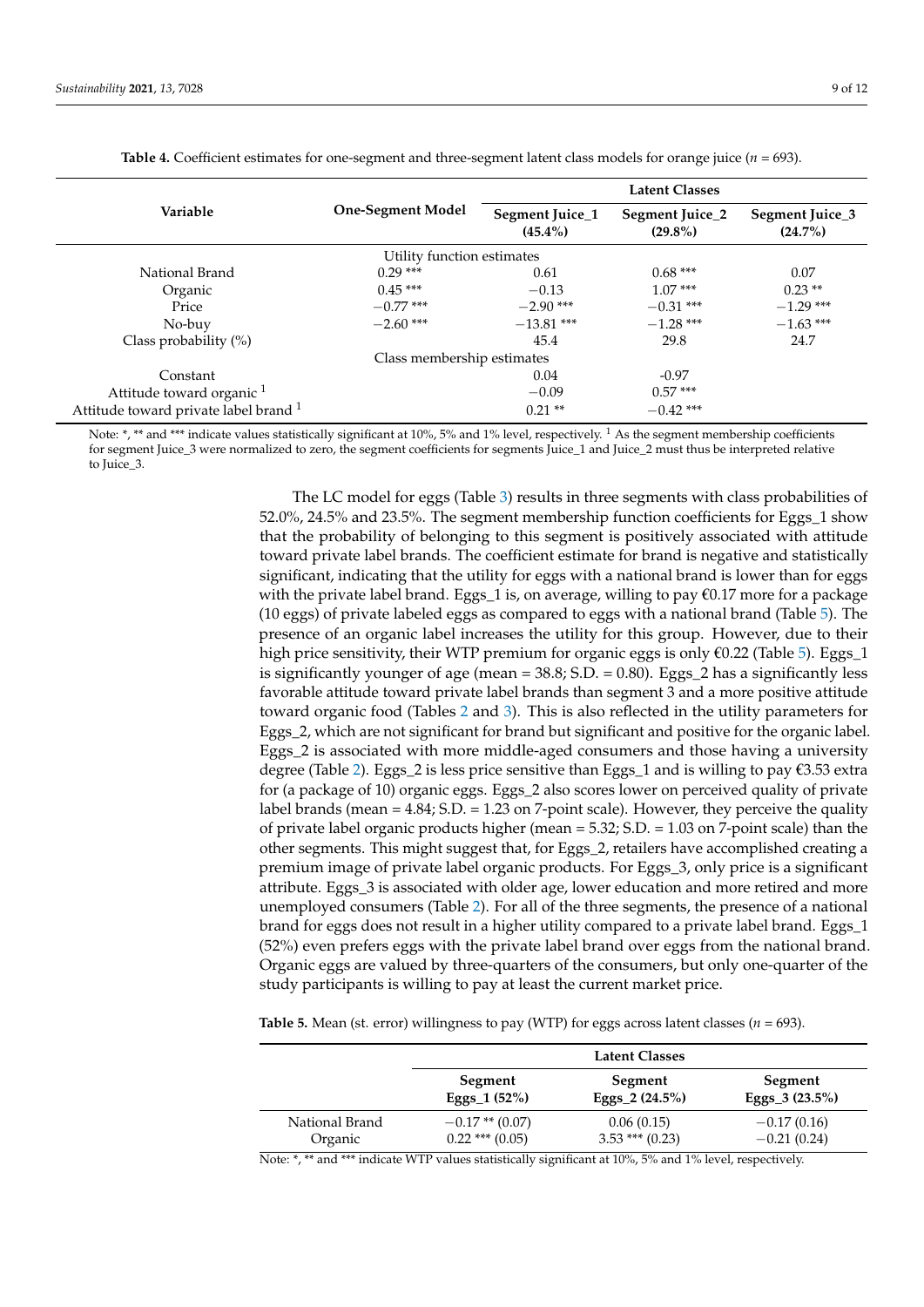The LC model for juice (Table [4\)](#page-8-0) results in three segments with class probabilities of 45.4%, 29.8% and 24.7%. The segment membership function coefficients for Juice\_1 show that the probability of belonging to this segment is positively influenced by attitude toward private label brands. The coefficient estimate for brand shows that Juice\_1 does not increase its utility if a national brand is present and does not want to pay extra for national brand juice. The price coefficient is largely negative, and, thus, this segment's utility decreases substantially with an increase in price, illustrating the high price sensitivity for this segment. The presence of an organic label does not result in an increase in utility for this segment. Juice\_1 is associated with younger age (mean  $=$  38.4, S.D.  $=$  14.1) and fewer part-time-working, retired or unemployed consumers (Table [2\)](#page-6-0). The probability of belonging to Juice\_2 is negatively associated with attitude toward private label brands. This is in line with this segment's significant positive coefficient for national brand resulting in WTP premium of  $\epsilon$ 2.16/L for a national brand orange juice as compared to a private label orange juice (Table [6\)](#page-9-0). Juice\_2 has a more favorable attitude toward organic products than the other segments and a less favorable attitude, lower trust and lower perceived quality of private label brands (Table [2\)](#page-6-0). The coefficient for organic is the largest for Juice\_2 as compared to the other segments, and this segment has the smallest price sensitivity. Juice\_2 is willing to pay  $\epsilon$ 3.43/L extra for organic orange juice as compared to conventional juice. Although Juice\_2 is less favorable toward private label brands, their trust in private label organic products is higher than other segments, and they also perceive the quality of private label organic products to be higher (Table [2\)](#page-6-0). Juice\_3 has a positive coefficient estimate for organic and is willing to pay  $\epsilon$ 0.18/L extra for it. Juice\_3 is associated with older age and a higher share of retired consumers. The LC model for juice shows that price is a very important attribute for juice consumers. More than half of the consumers also value an organic label and are willing to pay more for it. Juice\_2 (30%) values both a national brand and an organic label on orange juice.

|                | Latent Classes  |                   |               |  |
|----------------|-----------------|-------------------|---------------|--|
|                | Juice_1         | Juice 2           | Juice 3       |  |
|                | $(45.4\%)$      | $(29.8\%)$        | $(24.7\%)$    |  |
| National Brand | $0.21 * (0.13)$ | $2.16$ *** (0.28) | 0.06(0.09)    |  |
| Organic        | $-0.04(0.09)$   | $3.43$ *** (0.31) | $0.18*(0.08)$ |  |

<span id="page-9-0"></span>**Table 6.** Mean (st. error) WTP for orange juice across classes ( $n = 693$ ).

Note: \*, \*\* and \*\*\* indicate WTP values statistically significant at 10%, 5% and 1% level, respectively.

In line with the findings reported Meas et al. [\[14\]](#page-11-6) and Ngobo [\[17\]](#page-11-5), our study addressed consumer heterogeneity and identified distinct segments with a different interest in private label vs. national branded organic products. However, any direct comparison of our findings with those of previous studies [\[13–](#page-11-4)[17\]](#page-11-5) that all focused on other product categories is rather void, as the preferences for national brand and private label differ across food categories.

# **4. Conclusions**

Our results illustrate that preferences for national brand compared to private label brand as well as preference for organic food depend on the food category. In the specific case of eggs, more than half of the consumers preferred private label branded eggs over national brand eggs. Over 75% of the consumers valued organic eggs, though only a quarter was willing to pay a price premium that would be substantial enough to meet the price difference with conventional eggs, whereas another quarter of consumers was indifferent about the brand and the organic production for eggs. For eggs, 25% of the consumers were willing to pay a significant premium for organic production but not for national brands, showing the large potential for private label branded organic eggs.

For orange juice, national brand was clearly most preferred, with nearly 75% of the consumers preferring the national brand over the private label brand. For orange juice, the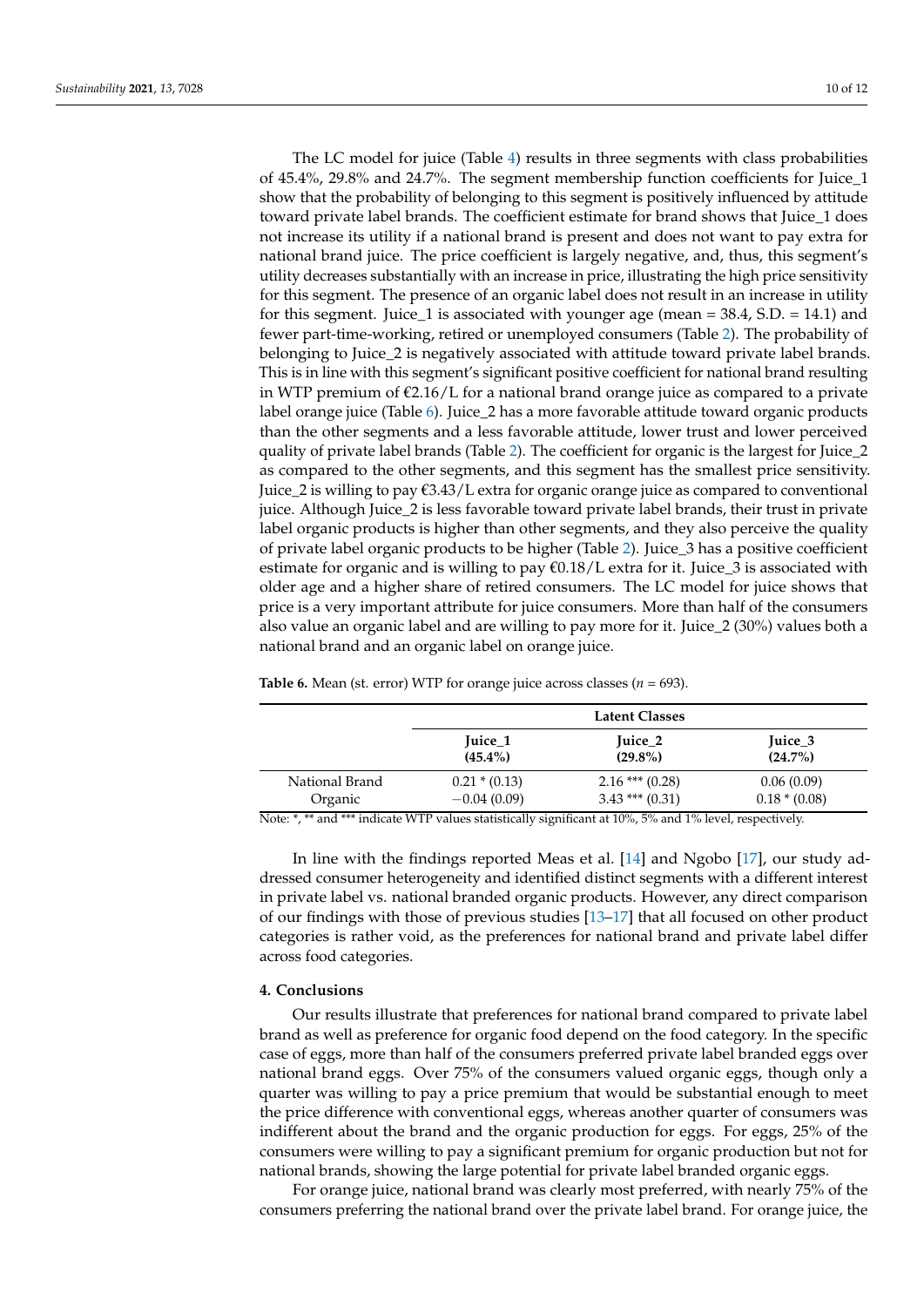largest segment (45%) preferred the national brand over the private label brand while not caring much for an organic label, while a second segment (30%) preferred both organic and national brands and was willing to pay a premium.

For both product categories covered in the study, consumers who were most positive toward private label brands, in general, were characterized by younger age and a higher price sensitivity. Consumers who were most positive toward organic products (including organic products sold under private label brands), as well as willing to pay the largest price premium for organic products, were characterized by middle-age, higher education and a part-time working situation.

While our study was focused on Flanders (Belgium), future studies are recommended to evaluate consumer preferences for organic private label branded food in other countries. In addition, our study dates from a few years back, and, while we believe the market did not change dramatically in terms of presence of private label brands in the last decade in Belgium (e.g., according to the figures cited in the PLMA Yearbook, private label sales in Belgian supermarkets increased only slightly from 40% 2011 to 44% in 2019 [\[3](#page-10-2)[,36\]](#page-11-23)), it could be interesting to replicate this study in the near future and assess eventual shifts or persistence in consumer reactions toward private label branded organic food products.

The results and insights from this study are valuable for both the organic food sector and retailers selling eggs or orange juice with their private label brand and who are diversifying their product portfolio, specifically in terms of sustainability through supplying organic products. The insights from this study also demonstrate the importance of studying consumer preferences for specific and concrete food categories rather than overall concepts such as organic food or national branded foods.

**Author Contributions:** Conceptualization, E.J.V.L., F.M. and W.V.; methodology, E.J.V.L. and F.M.; formal analysis, E.J.V.L. and F.M.; writing—original draft preparation, E.J.V.L. and F.M.; writing review and editing, E.J.V.L., F.M. and W.V. All authors have read and agreed to the published version of the manuscript.

**Funding:** This research received no external funding.

**Institutional Review Board Statement:** Not applicable.

**Informed Consent Statement:** Informed consent was obtained from all subjects involved in the study.

**Data Availability Statement:** The data presented in this study are available on request from the corresponding author. The data are not publicly available as participants of this study did not agree for their data to be shared publicly.

**Conflicts of Interest:** The authors declare no conflict of interest.

**Ethical Statement:** Not applicable. At the moment of data collection, approval by the institutional review board was not required.

#### **References**

- <span id="page-10-0"></span>1. Kotler, P.; Keller, K.L. *Marketing Management*, 15th ed.; Pearson Education Limited: Upper Saddle River, NJ, USA, 2019.
- <span id="page-10-1"></span>2. Volpe, R. The relationship between national brand and private label food products: Prices, promotions, recessions, and recoveries. In *Economic Research Report*; Department of Agriculture, Economic Research Service (USDA): Washington, DC, USA, 2011; p. 129.
- <span id="page-10-2"></span>3. Private Label Manufacturers Association. *PLMA's 2019 Private Label Yearbook*; Private Label Manufacturers Association: New York, NY, USA, 2020.
- <span id="page-10-3"></span>4. Vale, R.C.D.; Matos, P.V.; Caiado, J. The impact of private labels on consumer store loyalty: An integrative perspective. *J. Retail. Consum. Serv.* **2016**, *28*, 179–188. [\[CrossRef\]](http://doi.org/10.1016/j.jretconser.2015.10.003)
- <span id="page-10-4"></span>5. Ruiz-Real, J.L.; Uribe-Toril, J.; Gázquez-Abad, J.C.; Valenciano, J.D.P. Sustainability and retail: Analysis of global research. *Sustainability* **2018**, *11*, 14. [\[CrossRef\]](http://doi.org/10.3390/su11010014)
- <span id="page-10-5"></span>6. Thompson, B. Green retail: Retailer strategies for surviving the sustainability storm. *J. Retail. Leis. Prop.* **2007**, *6*, 281–286. [\[CrossRef\]](http://doi.org/10.1057/palgrave.rlp.5100079)
- <span id="page-10-6"></span>7. Miller, D.; Merrilees, B. Linking retailer corporate brand and environmental sustainability practices. *J. Prod. Brand Manag.* **2013**, *22*, 437–443. [\[CrossRef\]](http://doi.org/10.1108/JPBM-09-2013-0379)
- <span id="page-10-7"></span>8. Opportunities in the Value-Added Private Label Market. Available online: [https://www.iplc-europe.com/wp-content/uploads/](https://www.iplc-europe.com/wp-content/uploads/2020/01/IPLC-Research-Report-2018.pdf) [2020/01/IPLC-Research-Report-2018.pdf](https://www.iplc-europe.com/wp-content/uploads/2020/01/IPLC-Research-Report-2018.pdf) (accessed on 10 February 2021).